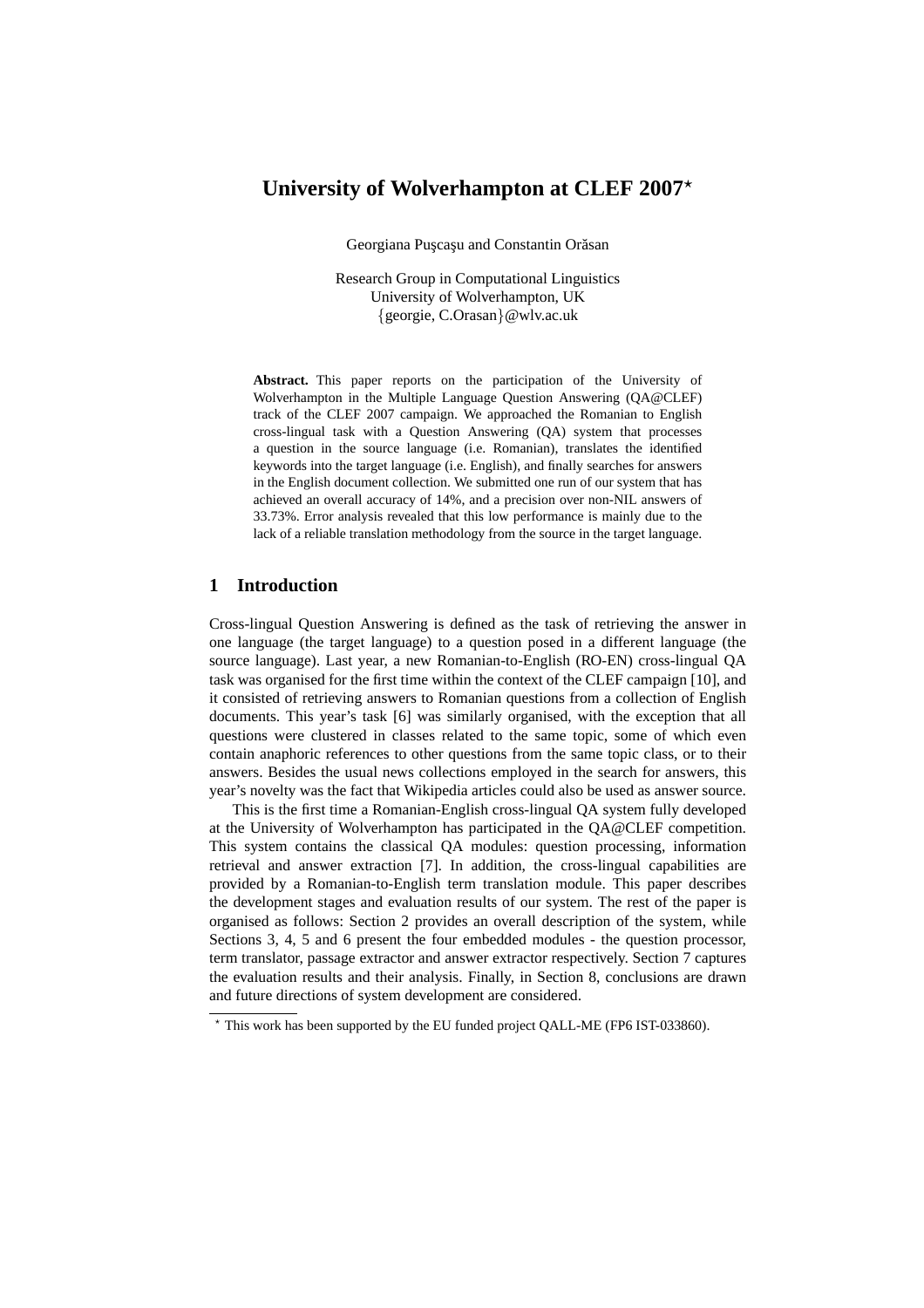#### **2 System Overview**

Question Answering systems normally share a pipeline architecture consisting of three main stages: question analysis, passage retrieval and answer extraction [7]. For crosslingual systems, the language barrier is usually crossed by employing free online translation services for translating the question from the source language into the target language [8, 14]. The QA process is then entirely performed in the target language by a monolingual QA system. A different approach taken by some cross-lingual systems automatically translates the document collection in the source language, performs monolingual QA in the source language [2], and then converts the answer back into the target language by aligning it with the corresponding span in the original document. Another alternative approach involves monolingual QA in the source language and then translating the answer, but this approach is feasible only when document collections covering the same material are available in both the source and target languages [1].

Since we could not identify reliable translation services from Romanian into English for translating complete questions, nor English-Romanian full document translation tools, the first two approaches were discarded. For the third option, the impediment was the lack of a Romanian document collection equivalent to the English one. Therefore we adopted a slightly different methodology where the question analysis is performed in the original source language without any translation in order to overcome the negative effect of full question translation on the overall accuracy of the system. Afterwards, in order to link the two languages involved in the cross-lingual QA setting, term translation is performed by means of bilingual resources and linguistic rules. The search for passages and answers is then performed in the target language documents. This method was also employed by Sutcliffe et al. [13] and Tanev et al. [14].

The system architecture consists of a four-module pipeline, where each module is responsible for a different stage in answering a question. These four modules are:

#### 1) *Question Processor*

This module analyses each Romanian question in order to identify the type of the question and of the expected answer, the question focus, and all relevant keywords.

2) *Term Translator*

For each question term, all translation equivalents are generated by consulting bilingual resources and by employing linguistic rules to assemble individual words into target language terms.

3) *Passage Extractor*

At this stage candidate snippets of text are retrieved from the English document collection on the basis of a query that includes the translation equivalents of all terms identified in the question.

#### 4) *Answer Extractor*

On the basis of the information extracted by the Question Processor, this module identifies in the previously retrieved snippets a set of candidate answers matching the expected answer type. One answer is then selected by ranking the resulting set of candidate answers.

The following four sections present in more detail the functionality of each module.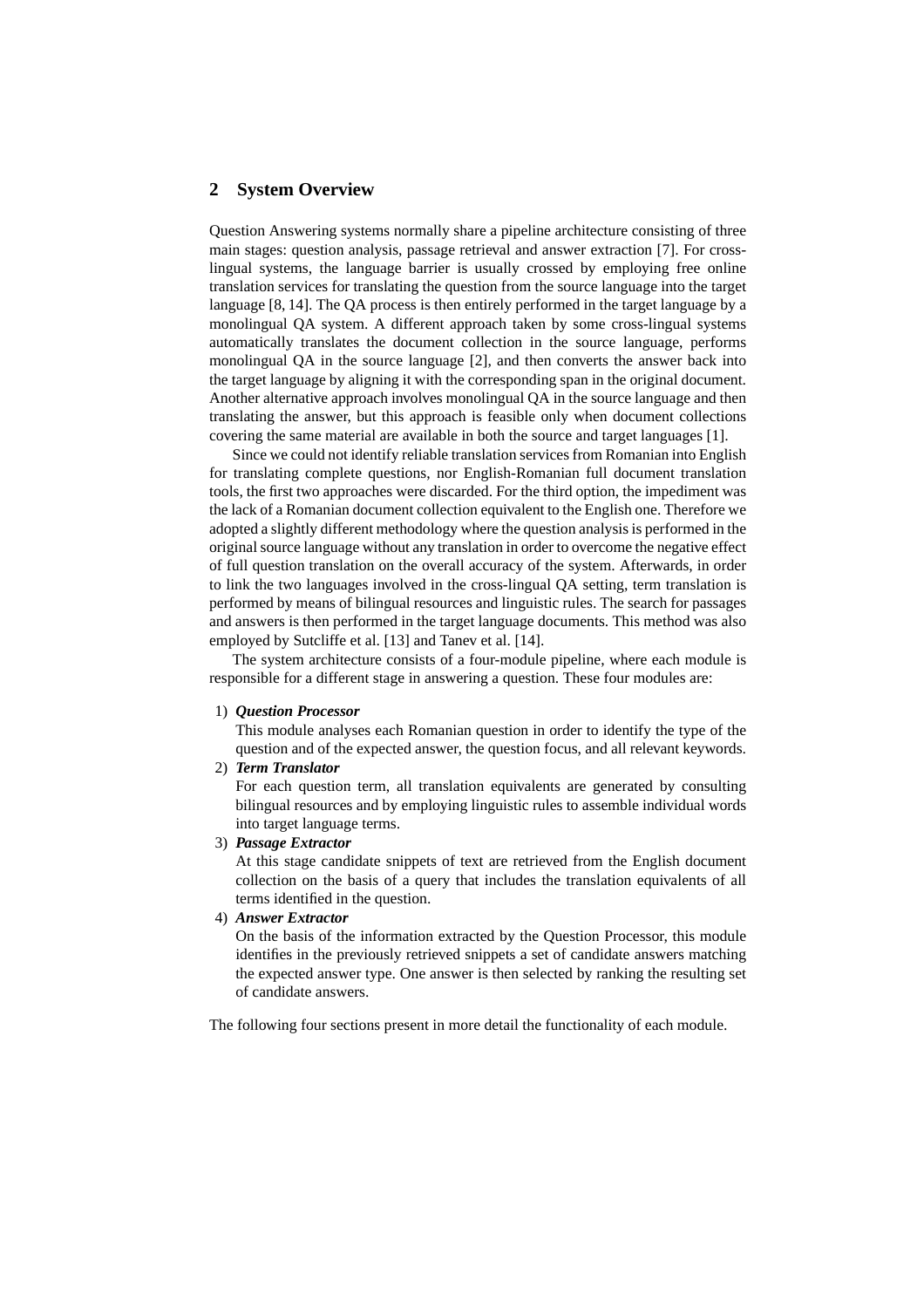#### **3 Question Processor**

This module is mainly concerned with the identification of the semantic type of the entity sought by the question, but it also provides the question type, focus, and relevant keywords. To achieve these goals, our question processor performs the following steps:

**a)** *Question Annotation***:** The questions are first morpho-syntactically pre-processed using the TnT POS tagger [3] trained on Romanian [16], and afterwards noun phrases (NPs) and named entities (NEs) are identified using a rule-based approach. Temporal expressions (TEs) are also detected using the adaptation for Romanian of an English TE identifier and normalizer [11].

**b)** *Question Focus Identification:* The question focus is considered to be either the noun determined by the question stem or the head noun of the first question NP if this NP comes before the question's main verb or if it follows the verb *"to be"*.

**c)** *Distinguishing the Expected Answer Type (EAT)***:** Our system can detect the following expected answer types: PERSON, LOCATION, ORGANIZATION, TEMPORAL, NUMERIC, DEFINITION and GENERIC. The assignment of a class to an analysed question is performed using the question stem and the question focus type. The latter is obtained using Romanian WordNet [17] sub-hierarchies specific to the categories PERSON / LOCATION / ORGANIZATION.

**d)** *Inferring the Question Type***:** This year, the QA@CLEF main task distinguishes among four question types: *factoid*, *definition*, *list* and *temporally restricted* questions [6]. As temporal restrictions can constrain any question type, we first detect whether the question has the type *factoid*, *definition* or *list*, and then search for temporal restrictions. The question type is identified as follows: for questions which ask for definitions of concepts, the assigned question type is *definition*; if the question focus is a plural noun, then the question type is *list*, otherwise it is *factoid*. The temporal restrictions are identified using several patterns and the information provided by the TE identifier.

**e)** *Keyword Set Generation***:** The set of keywords is generated by listing the question terms in decreasing order of their relevance, as follows: the question focus, the identified NEs and TEs, the remaining NPs, and the non-auxiliary verbs. This relevance ranking is not currently employed at the retrieval stage, but it will be used in the future to assign weights to each term. Given the grouping of questions into topics and the presence of anaphoric expressions between same topic questions, a shallow anaphora resolution mechanism is employed to expand the keyword set with other possibly relevant terms as described below. The expanded set of keywords is then passed on to the term translation module, in order to obtain English keywords for passage retrieval.

**f)** *Resolution of anaphoric expressions***:** As related questions are organised in clusters, in a number of cases, the links between questions are realised using anaphoric pronouns, and therefore, in order to obtain a more complete list of keywords, anaphora resolution is necessary. Given the difficulty of the task, it is not possible to employ a fully fledged anaphora resolution system. Instead, the set of keywords related to a question is expanded with the list of NEs present in the cluster. This is done for two reasons. On the one hand, investigation of the question clusters revealed that pronouns often refer to NEs in the cluster. On the other hand, given that the questions are related, it is possible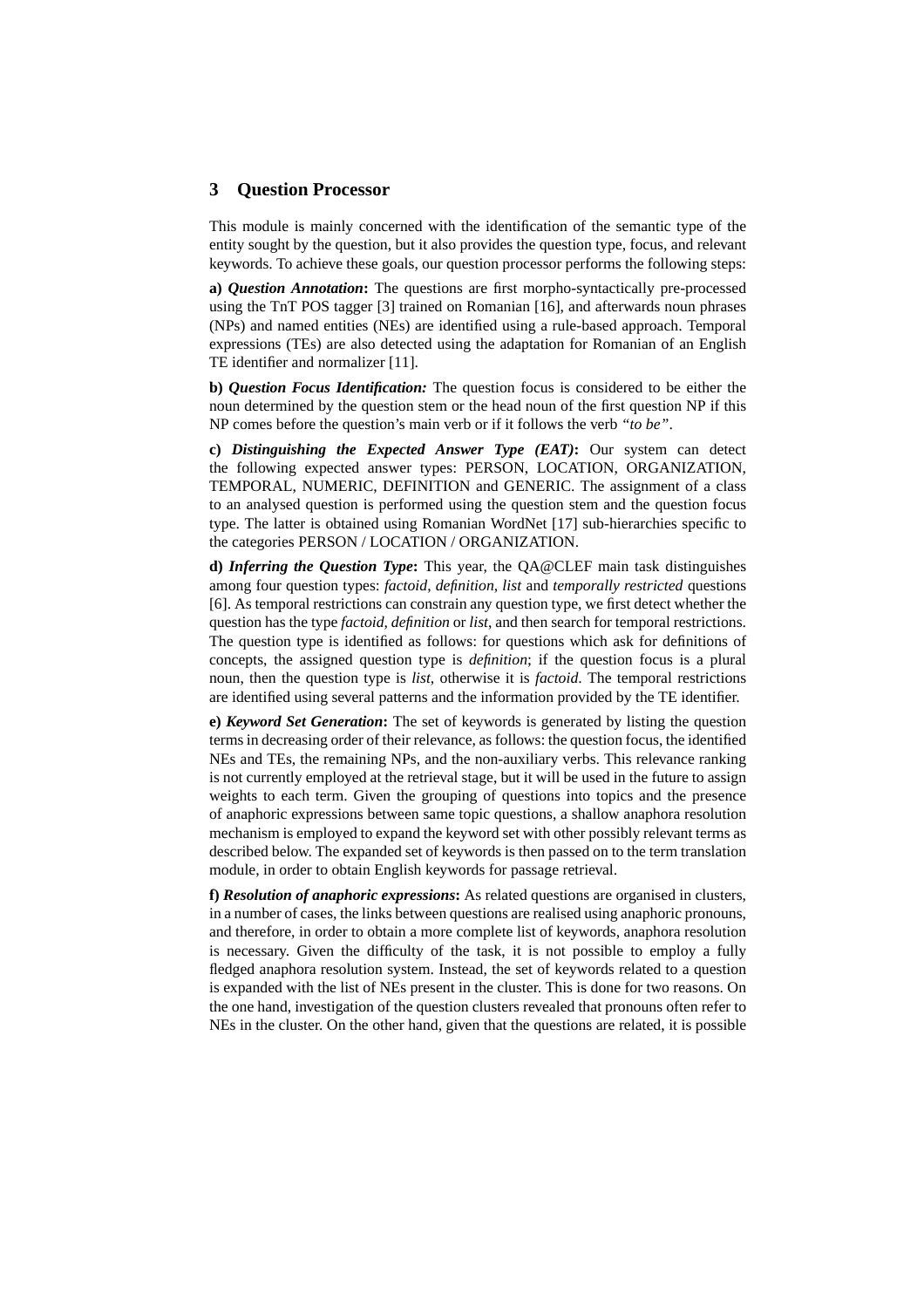that NEs present in the questions also co-occur in the same document. As a result, it is more likely to extract relevant documents with this expanded query. Certain questions referred to the answer of the previous question. Currently, this problem is not addressed because in our present system there is no way to feed an answer back into the system.

#### **4 Term Translator**

Each keyword is translated into several translation equivalents, which are then grouped using the disjunction operator into a keyword specific sub-query. The conjunction of all sub-queries corresponding to the question keywords forms the final query.

Term translation is achieved with an approach similar to the one we employed when we participated together with two Romanian research groups in the same task at CLEF 2006 [12]. It also resembles the one employed by Ferrandez et al. [5] for the English to Spanish task of the same CLEF campaign. This method employs WordNet and the ILI alignment between the English WordNet and the other WordNets developed in the EuroWordNet and BalkaNet projects. The underlying idea is that, given a Romanian word, the Romanian WordNet and its alignment to the English one, we identify all possible translations of the word by finding all the synsets it appears in and extracting the equivalent English synsets through the ILI alignment. If the word to be translated does not appear in the Romanian WordNet, as is quite frequently the case, we search for it in other dictionaries and preserve the first three translations. If still no translation is found, the word itself is considered as translation, an approach which works reasonably well for NEs. In the case of multi-word terms, each word is translated individually using the method described above. After that, rules are employed to convert the Romanian syntax into English syntax, and to obtain the translation equivalents of a given term.

One drawback of this method is that, by not employing word sense disambiguation, it proposes too many translations for a word. To address this problem, we implemented a ranking method which relies on parallel English-Romanian Wikipedia pages and on the assumption that the two sets of pages will contain more or less the same information, so it will be possible to find the most likely translation for a given term. Unfortunately, preliminary experiments revealed that, by including this approach, a very small number of passages are retrieved, many of which do not contain the answer to the question. Due to time restrictions, we were unable to properly tune the method to retrieve better passages, and for this reason we did not employ it in this year's submission.

### **5 Passage Extractor**

The purpose of this module is to extract a list of passages which may contain the answer to a given question from the following three document collections: English Wikipedia pages collected in November 2006, Los Angeles Times from 1994 and Glasgow Herald from 1995. This is the first time that Wikipedia has been included in the document collection and, as a result of the fact that it is several orders of magnitude bigger than the other two collections, the search space was significantly larger than in previous years, making the task more difficult. Given that the documents in each collection are formatted in different ways, each had to be indexed individually and processed in a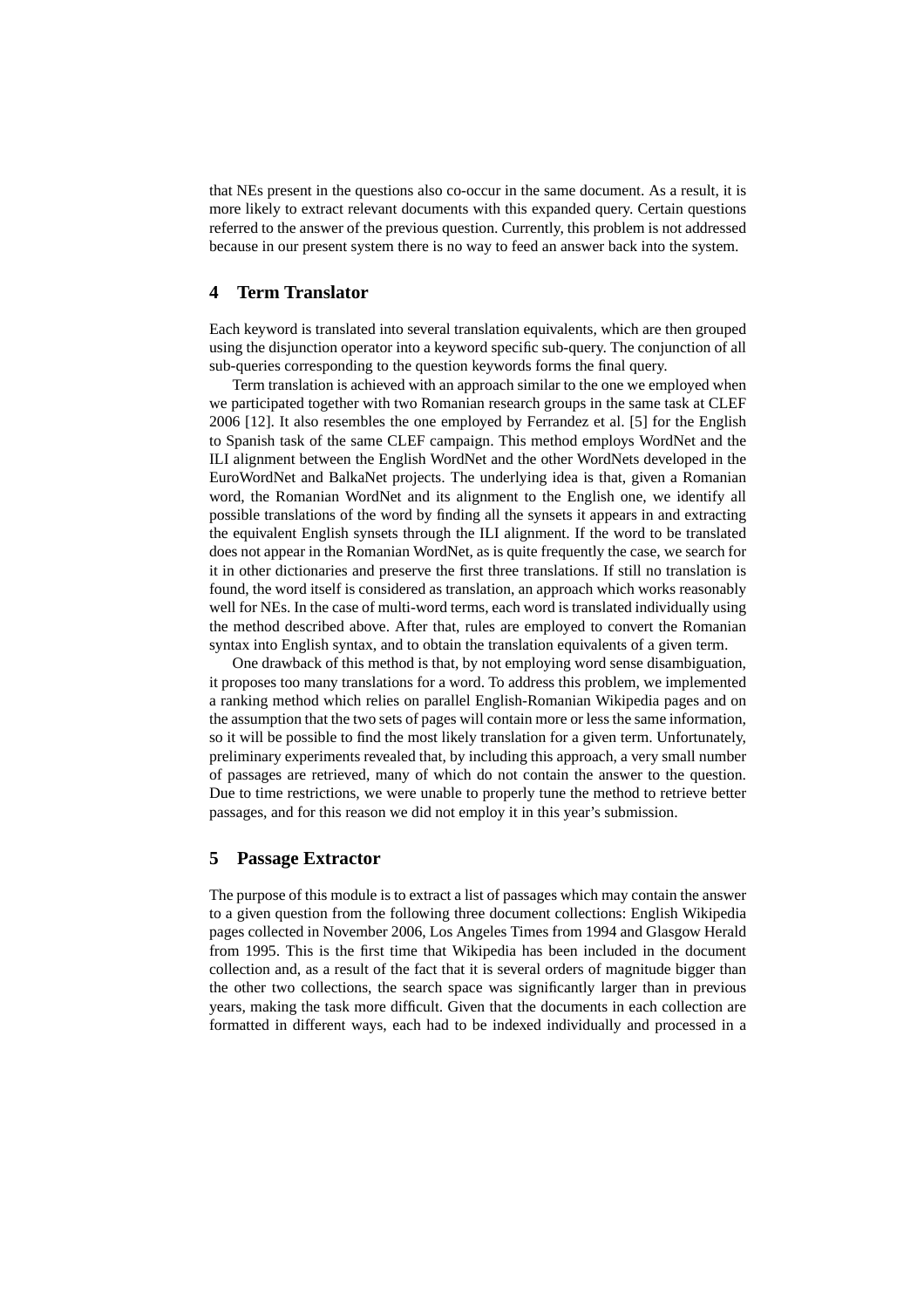slightly different manner. For indexing and retrieval, we used Lucene [9], an open source information retrieval library.

Passages are extracted using the query proposed by the term translation module, including all possible translations of the question keywords. In the initial experiments we limited the number of translations used for each original keyword, but as a result, the number of retrieved snippets was too low. This can be explained by the fact that no disambiguation was performed and therefore it was possible that some of the translations were ranked high and included in the query, even though they were not appropriate. As the attempt to order the translations according to their likeliness of being the correct translation of a keyword did not lead to satisfactory results, it is not used in this year's submission. In light of this, we decided to consider all the translations identified for a keyword and link them with the OR operator provided by Lucene.

We indexed the collection in order to retrieve documents containing the keywords, and not actual passages. This approach is taken because it offers more flexibility and allows better control of the methods which retrieve candidate passages. It has the drawback that it needs to process each document individually and extract relevant passages. For this year's system only sentences are extracted. In order to do this, each sentence from the retrieved documents is scored on the basis of how many keywords, TEs and NEs it contains. At present, up to 25 sentences with the highest scores are retrieved from each document, provided that their score is higher than a predefined threshold. This set of sentences is fed into the next module, the answer extractor.

## **6 Answer Extractor**

Once candidate answer-bearing document passages have been selected, the answer extractor starts by merging all passages retrieved for questions belonging to a certain topic. All retrieved passages are parsed with Conexor's FDG Parser [15] and with the NE identifier embedded in the GATE toolkit [4]. A question-based passage ranking is then applied to the merged set of passages to identify the most relevant passages. The answer extractor then addresses each EAT in a different manner, as follows:

**a)** *Expected answer type is a Named Entity***:** Named entities having the desired answer type are identified in the retrieved passages and added to the set of candidate answers. Candidate answers are then ranked on the basis of the passage score, the distance to other keywords and their frequency. The candidate answer with the highest score is presented as final answer. When the retrieved passages contain no candidate answer, the system returns NIL.

**b)** *Expected answer type is NUMERIC***:** Several NUMERIC answer sub-categories are distinguished: MONEY, PERCENTAGE, MEASURE and NUMERIC-QUANTITY (any other NUMERIC entity). Patterns are defined for exact candidate answer identification, patterns that take into consideration either the format of certain numeric expressions or the presence of the question focus in the neighbourhood of a numeric expression. The process of ranking candidate answers relies on the same parameters as in the case of the Named Entity answer type.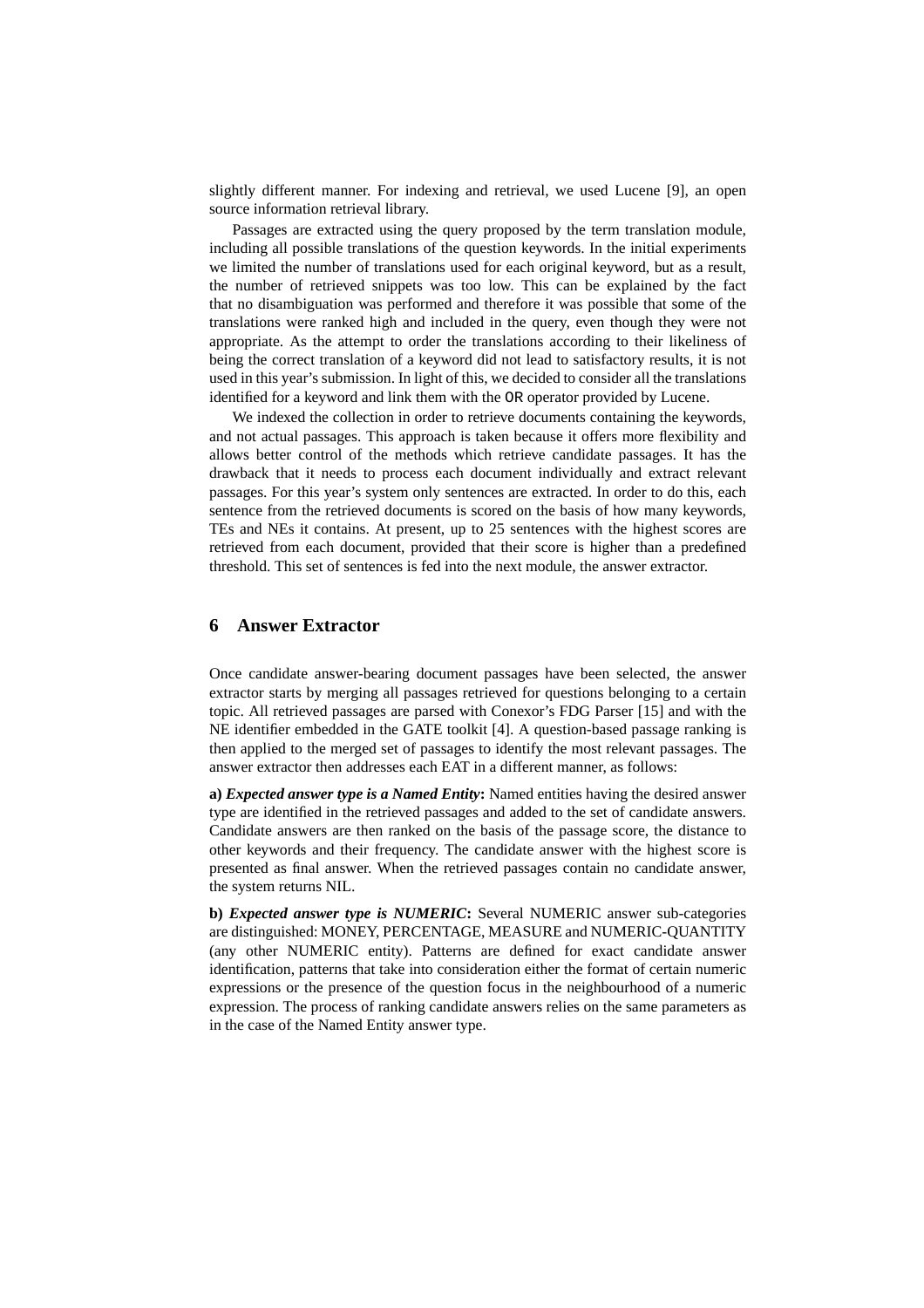**c)** *Expected answer type is TEMPORAL (i.e. a Temporal Expression)***:** The subtypes of TEMPORAL entities that guide the answer extraction process are: MILLENNIUM, CENTURY, DECADE, YEAR, MONTH, DATE, TIME, DURATION (applying also to questions asking about age) and FREQUENCY. If the granularity of the expected answer is coarser than the granularity of a candidate answer TE, patterns are employed to convert the TE to the required granularity (e.g. if the EAT is YEAR and the candidate answer has the granularity DATE like *"25th of January 1993"*, then only *"1993"* is extracted).

**d)** *Expected answer type is GENERIC***:** When the EAT is neither a NE, nor a NUMERIC or TEMPORAL entity, the question focus is essential in finding the answer. The candidate answers are constrained to be hyponyms of the question focus head.

**e)** *Expected answer type is DEFINITION***:** A different approach is taken when the question asks for the definition of a concept. Wikipedia contains definitions for a large number of concepts, therefore our first attempt is to obtain the definition from the Wikipedia page corresponding to that concept. To this end, Lucene is used to return Wikipedia pages which contain in their title words from the concept to be defined. Because this approach returns more than one document, a ranking method is applied to the retrieved documents. The more concept words the document title contains, the more the document score gets boosted. Once the documents are ranked, patterns are used to locate the answer. Whenever no answer can be located in Wikipedia, passages are extracted from the other two document collections using the passage extractor described in Section 5 and the regular expressions are then applied to them. Unfortunately, this fall-back approach performed quite poorly.

### **7 Evaluation Results**

This section describes the results corresponding to the run we submitted for the RO-EN QA task at CLEF-2007. The methodology employed targets precision at the cost of recall, by providing NIL answers to those questions we cannot reliably locate a candidate answer in the retrieved passages. Apart from this, no more than one answer per question is returned, and this is the first ranked answer, when it can be identified.

Table 1 illustrates the detailed results achieved by our system. Despite the fact that our Question Processor is able to recognise questions asking for LISTs, the answer extractor does not tackle this type of questions. The overall accuracy of our system was evaluated at a generic score over all questions of 14%. An analysis of the system output revealed the fact that our system was unable to locate an answer and returned the answer NIL for 117 questions. It retrieved 83 answers, out of which 28 correct, 49 wrong, 4 unsupported and 2 inexact.

A preliminary analysis of the incorrect and NIL answers showed that their main cause was the poor translation of the question keywords, this yielding either irrelevant or no passages being retrieved from the English document collection. If we consider the fact that our system, whenever it has little or no confidence that it has found a correct answer, does not attempt to answer the question by returning NIL, and we analyse only the answers retrieved by the system, the conclusion is that out of 83 answers, 28 are correct, this yielding a precision of 33.73%.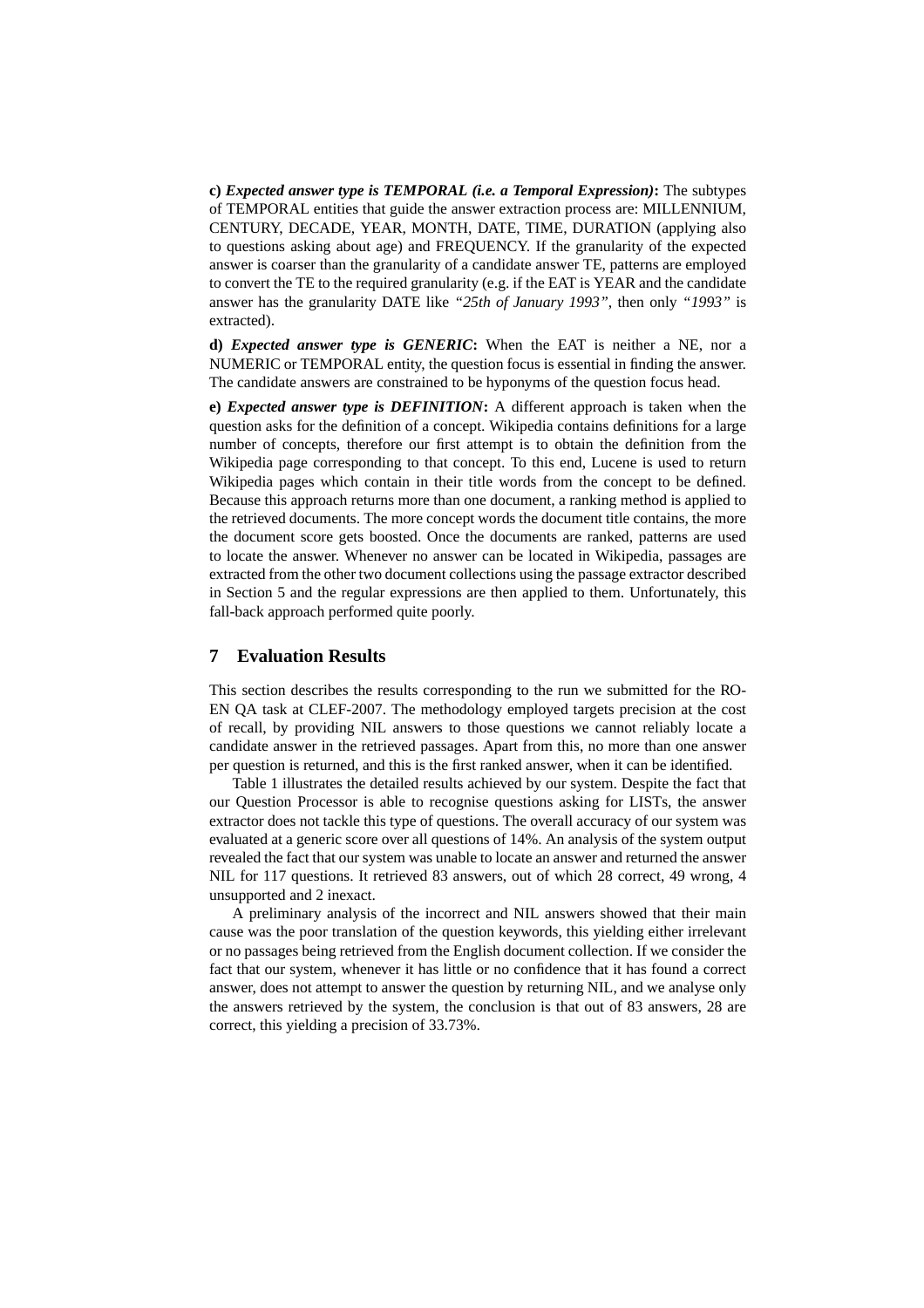|                 |          |          |        | <b>FACTOID LIST DEFINITION TEMPORALLY RESTRICTED</b> |
|-----------------|----------|----------|--------|------------------------------------------------------|
| <b>RIGHT</b>    | 15       |          | 13     |                                                      |
| <b>WRONG</b>    | 140      |          |        |                                                      |
| UNSUPPORTED     |          |          |        |                                                      |
| <b>INEXACT</b>  |          |          |        |                                                      |
| <b>TOTAL</b>    | 161      |          | 30     |                                                      |
| <b>ACCURACY</b> | $9.32\%$ | $0.00\%$ | 43.33% | $0.00\%$                                             |

**Table 1.** Detailed evaluation results

Unsupported answers are correct answers, but the returned support passage is not considered relevant enough for the question. Given that we can not access the correct answers and expected support passages, it is difficult to judge whether the four retrieved passages are appropriate or not. For example, in the case of the question *"What kind of animal did Victor Bernal try to buy on the 25th of January 1993?"*, our returned answer was *"gorilla"*, and it was extracted from: *"The sting took place on Jan. 25, 1993, when Bernal and the others were escorted onto a DC-3 cargo plane parked in a remote corner of a small Miami airport to see the gorilla, crated for shipment."*, which seems correct, but probably it can not be justified only by the presence of Bernal's name, of the date mentioned in the question, and of the noun *"gorilla"*, which is a type of *"animal"*.

In the case of inexact answers, the answer-string contains the correct answer and the provided snippet supports it, but the answer-string is incomplete or more detailed than the correct answer. For example, given the question *"What is the occupation of Michael Barrymore?"*, our inexact answer was *"troubled comic"* and the supporting passage was *"Troubled comic Michael Barrymore last night received an ovation as his show, Strike It Lucky, was named Quiz Programme of the Year at the National Television Awards."*. Most of these errors can be corrected by improving the answer extractor with more specific rules as to the extent of the required answer.

#### **8 Conclusions**

This paper describes the development stages of our cross-lingual Romanian to English QA system that participated in the QA@CLEF campaign. Adhering to the generic QA architecture, our system implements the three essential stages (question processing, passage retrieval and answer extraction), as well as a term translator which provides cross-lingual capabilities by translating question terms from Romanian into English. This year our emphasis was less on fine tuning the system, and more on exploring the issues posed by the task and developing a complete system able to participate in the competition. Therefore, all four modules are still in a preliminary stage of development.

The run we submitted for the Romanian to English cross-lingual QA task achieved an overall accuracy of 14%, the best score achieved among systems with English as target language [6]. An in-depth analysis of the results at different stages in the QA process has revealed a number of future system improvement directions. The term translation module has a crucial influence over the systems performance, and will therefore receive most of our attention. Apart from this, we will further investigate the